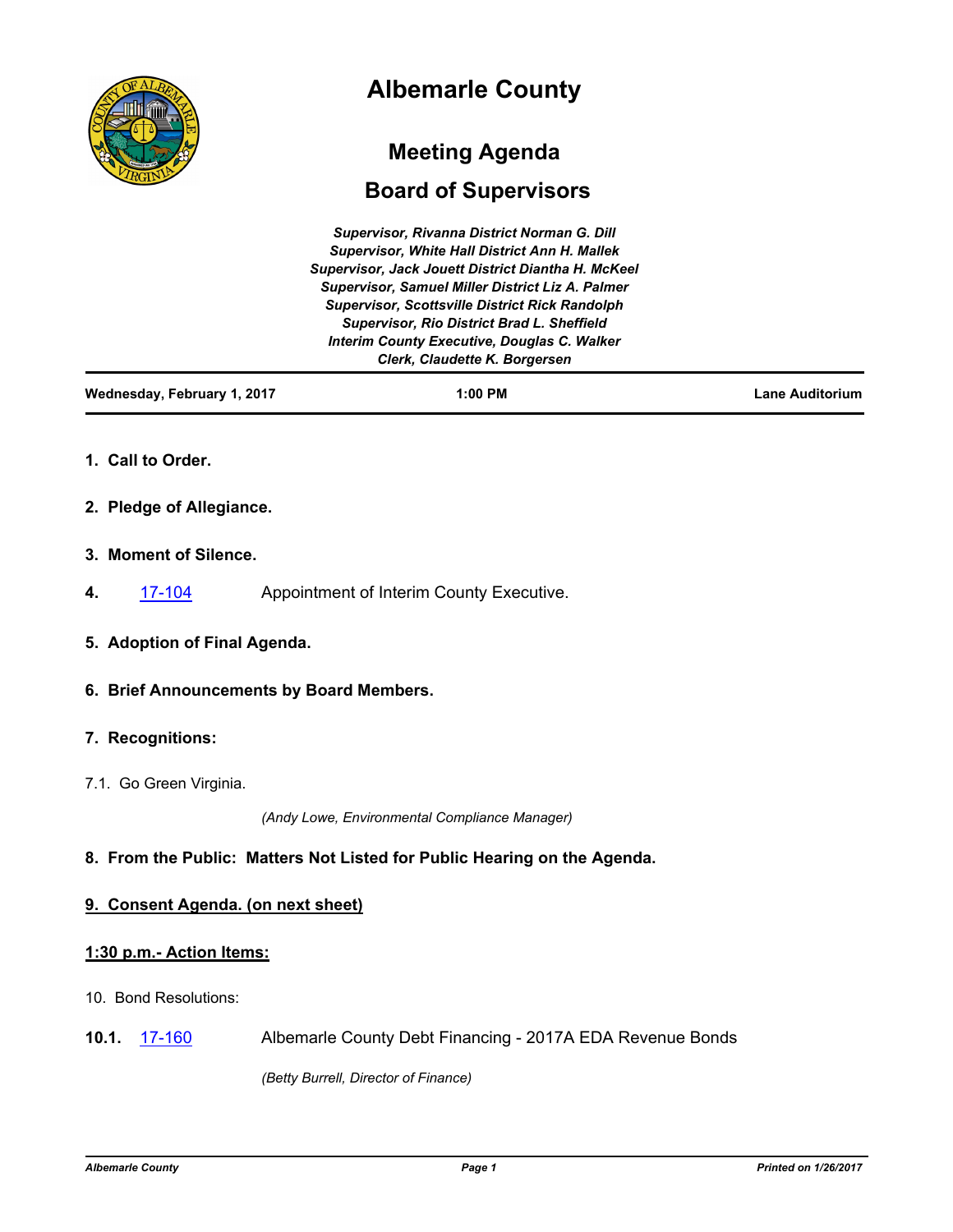| 10.2. 17-161 | Albemarle County Debt Financing - 2017 General Obligation School<br><b>Bonds</b> |
|--------------|----------------------------------------------------------------------------------|
|              | (Betty Burrell)                                                                  |

#### 11. Pantops Station 16:

| 11.1. | $17 - 111$ | Implementation of Pantops Public Safety Station Stakeholder Work<br><b>Group Recommendations</b>              |
|-------|------------|---------------------------------------------------------------------------------------------------------------|
|       |            | (Emily Kilroy, Community Engagement Specialist)                                                               |
| 11.2  | 17-140     | <b>Pantops Public Safety Facility</b>                                                                         |
|       |            | (Blake Abplanalp, Chief of Project Management)                                                                |
| 12.   | $17 - 155$ | Neighborhood Improvements Funding Initiative                                                                  |
|       |            | (Trevor Henry, Director, Facilities and Environmental Services and Lee Catlin, Assistant<br>County Executive) |

## **3:00 p.m. - Recess.**

## **3:15 p.m. - Discussion Items:**

| 13. | 17-172 | Albemarle County Board of Supervisors Rules of Procedure |
|-----|--------|----------------------------------------------------------|
|     |        | (Greg Kamptner)                                          |

#### **3:45 p.m. - Presentations:**

| 14. | 17-156 | 2017 Real Estate Reassessments              |
|-----|--------|---------------------------------------------|
|     |        | (Peter Lynch, County Assessor)              |
| 15. | 17-119 | Department of Social Services Annual Report |
|     |        | (Debbie Stone, Advisory Board Chair)        |
| 16. | 17-144 | <b>Bright Stars Annual Report for FY16</b>  |

*(Ann McAndrew, Bright Stars Program Coordinator)*

# **17. 4:45 p.m. - Closed Meeting.**

# **18. Certify Closed Meeting.**

# **19. Boards and Commissions:**

**19.1** [17-138](http://albemarle.legistar.com/gateway.aspx?m=l&id=/matter.aspx?key=2420) Vacancies and Appointments.

*(Travis Morris)*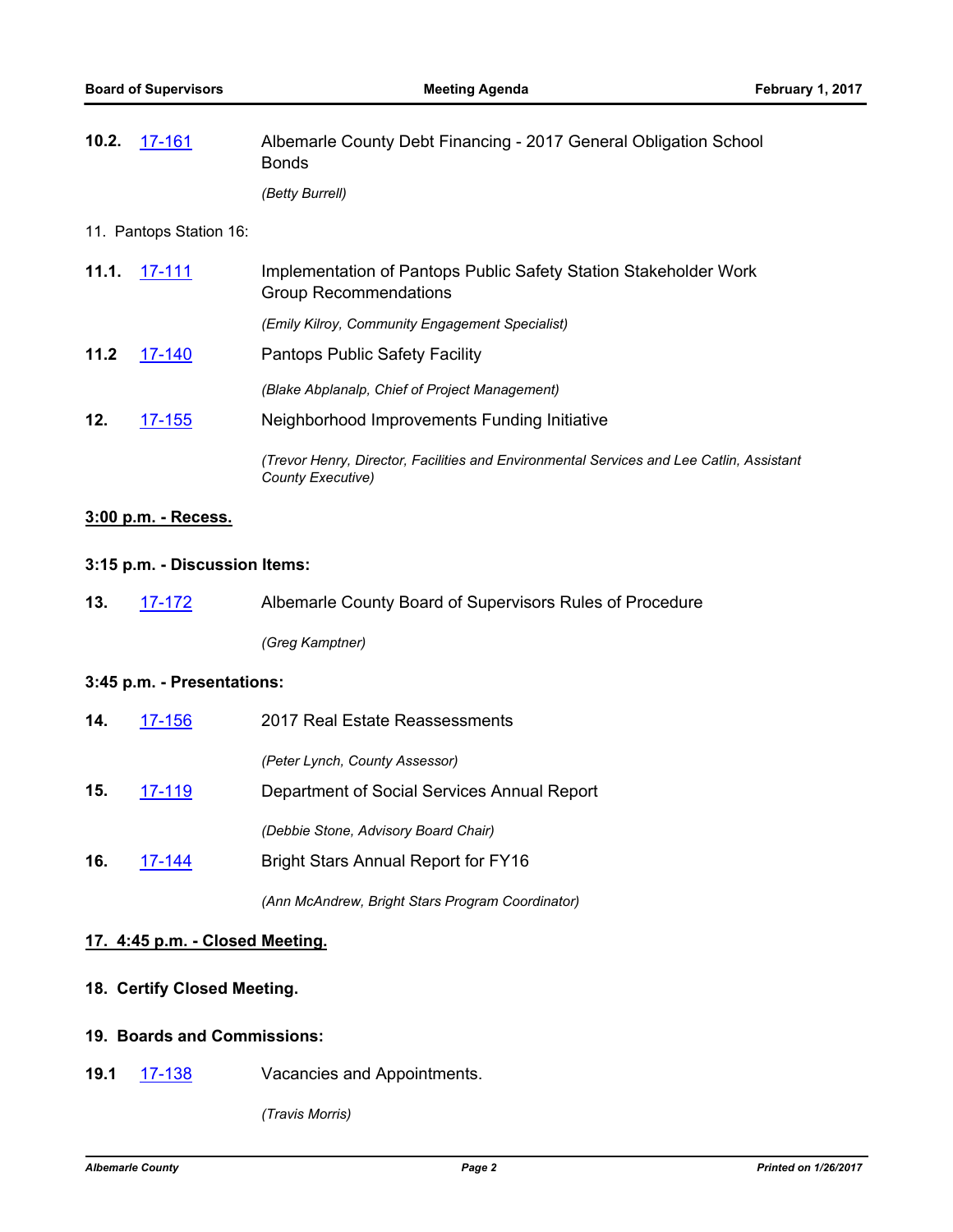# **6:00 p.m.**

|     |                        | 20. From the Public: Matters Not Listed for Public Hearing on the Agenda. |
|-----|------------------------|---------------------------------------------------------------------------|
| 21. | <u>17-157</u>          | <b>Economic Development Initiatives Update</b>                            |
|     |                        | (Doug Walker and Lee Catlin)                                              |
|     | <b>Action Items:</b>   |                                                                           |
| 22. | 17-141                 | ZMA201500008 Adelaide                                                     |
|     |                        | (Megan Yaniglos, Principal Planner)                                       |
|     | <b>Public Hearing:</b> |                                                                           |
| 23. | 17-101                 | ZMA201600018 Lucas - 1278 Crozet Avenue                                   |
|     |                        | (Elaine Echols, Principal Planner)                                        |
| 24. | 16-586                 | ZMA201600005 Foothills Daily Property                                     |
|     |                        | (Elaine Echols)                                                           |
|     |                        |                                                                           |

- **25. From the Board: Committee Reports and Matters Not Listed on the Agenda.**
- **26. From the County Executive: Report on Matters Not Listed on the Agenda.**
- **27. Adjourn to February 8, 2017, 2:00 p.m., Lane Auditorium.**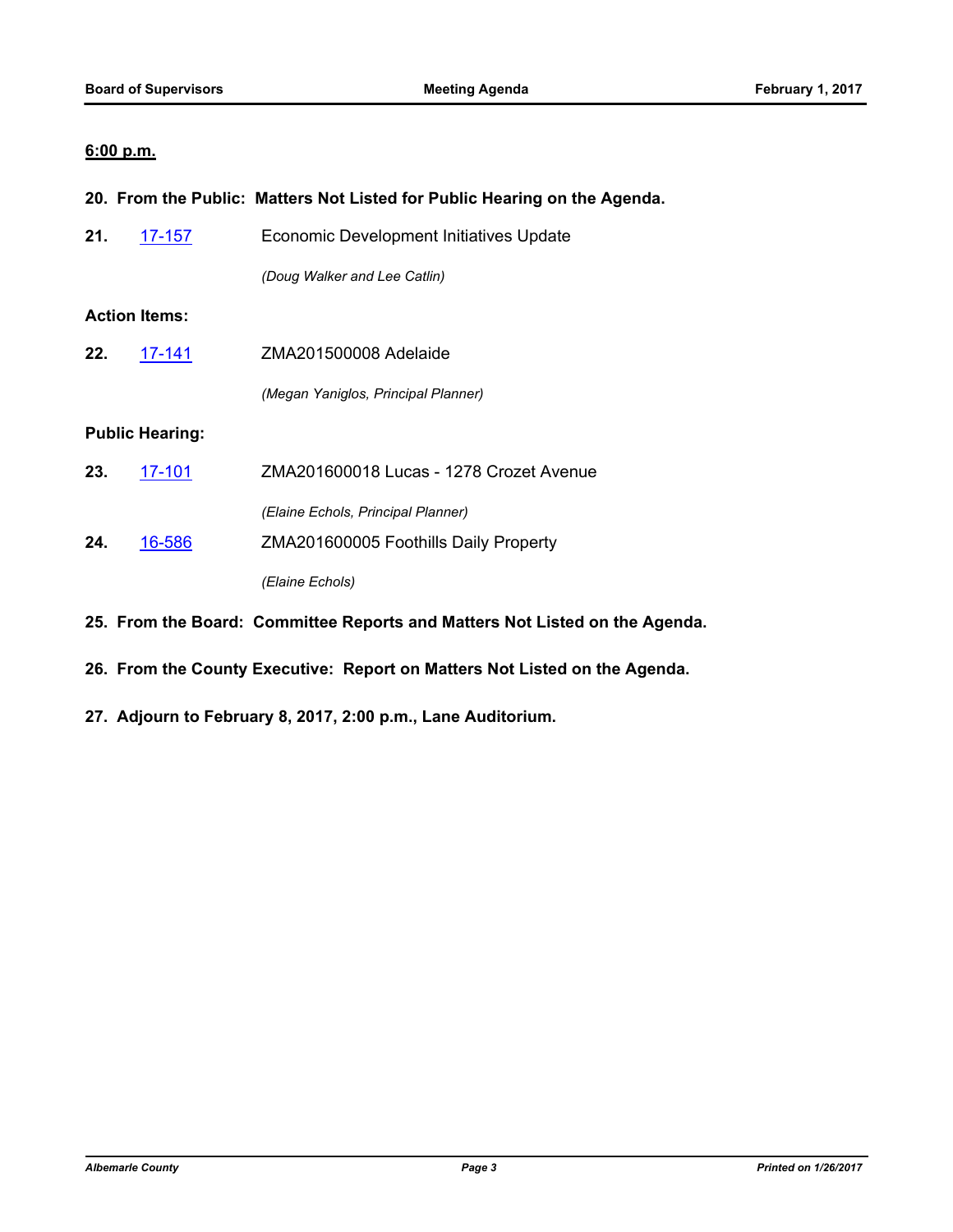#### **CONSENT AGENDA**

#### **9. FOR APPROVAL (by recorded vote):**

| 9.1. | 17-162        | FY 2017 Appropriations                                                                                                |
|------|---------------|-----------------------------------------------------------------------------------------------------------------------|
|      |               | (Lori Allshouse)                                                                                                      |
| 9.2. | 17-137        | <b>Bond Referendum Resources</b>                                                                                      |
|      |               | (Trevor Henry)                                                                                                        |
| 9.3. | 17-174        | Ordinance Amendment - Elections - White Hall Magisterial District - Free<br>Union Precinct - Change of Polling Place  |
|      |               | (Greg Kamptner)                                                                                                       |
| 9.4. | 17-116        | Donated Addition to Ivy Creek Natural Area - (Parcel 44-120).                                                         |
|      |               | (Bob Crickenberger)                                                                                                   |
| 9.5. | <u>17-115</u> | VDOT Compensation Agreements for Route 29 and Hillsdale Drive<br><b>Takings</b>                                       |
|      |               | (Greg Kamptner)                                                                                                       |
| 9.6. | 17-173        | Request for Extension to Establish Permanent Vegetation - RWSA<br>Crozet WTP, North Rivanna WTP, and Scottsville WTP. |
|      |               | (Frank Pohl)                                                                                                          |
| 9.7. | 17-169        | Solid Waste Alternatives Advisory Committee - Semi-annual Report                                                      |
|      |               | (Greg Harper)                                                                                                         |
|      |               | 9. FOR INFORMATION (no vote necessary):                                                                               |
| 9.8. | 17-164        | County Grant Application/Award Report.                                                                                |
|      |               | (Kristy Shifflett)                                                                                                    |
| 9.9. | 17-175        | Q2 FY 17 Unaudited Quarterly Financial Report; Q2 FY 17 General                                                       |

Fund Revised Financial Projections Report; and Q2 FY 17 Quarterly Economic Indicators Report

*(Betty Burrell)*

**9.10.** [17-143](http://albemarle.legistar.com/gateway.aspx?m=l&id=/matter.aspx?key=2425) Captial Projects Status Report 4th Quarter CY 2016.

*(Blake Abplanalp)*

**9.11.** [17-154](http://albemarle.legistar.com/gateway.aspx?m=l&id=/matter.aspx?key=2436) Environmental Quarterly Report - 2nd Quarter FY 17

*(Greg Harper)*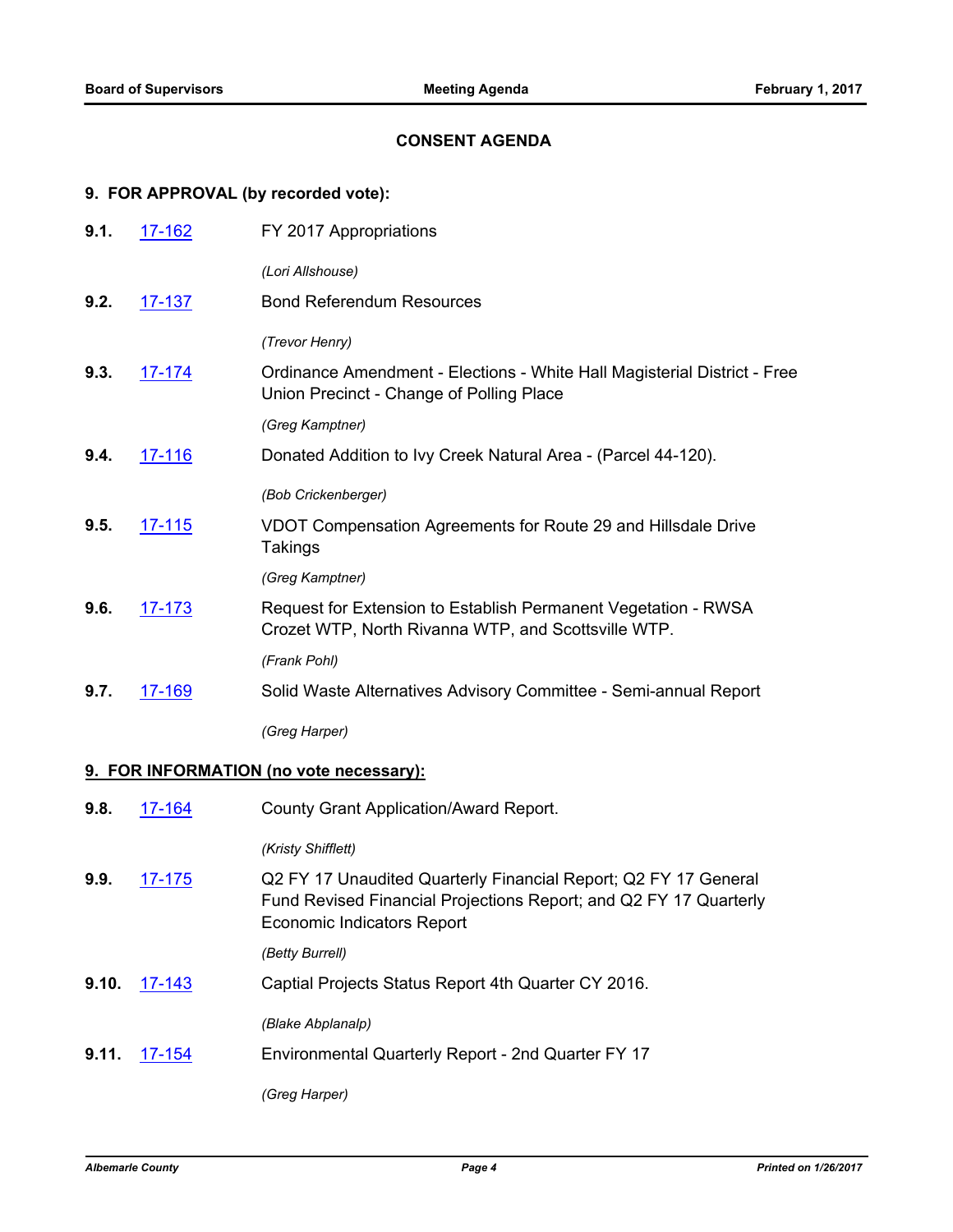| $9.12.$ 17-178 | Albemarle County Service Authority Quarterly Report.                                                                                   |
|----------------|----------------------------------------------------------------------------------------------------------------------------------------|
|                | (Gary O'Connell)                                                                                                                       |
| 9.13. 17-181   | Board-to-Board, January 2017, A monthly report from the Albemarle<br>County School Board to the Albemarle County Board of Supervisors. |
|                | (Phil Giaramita)                                                                                                                       |